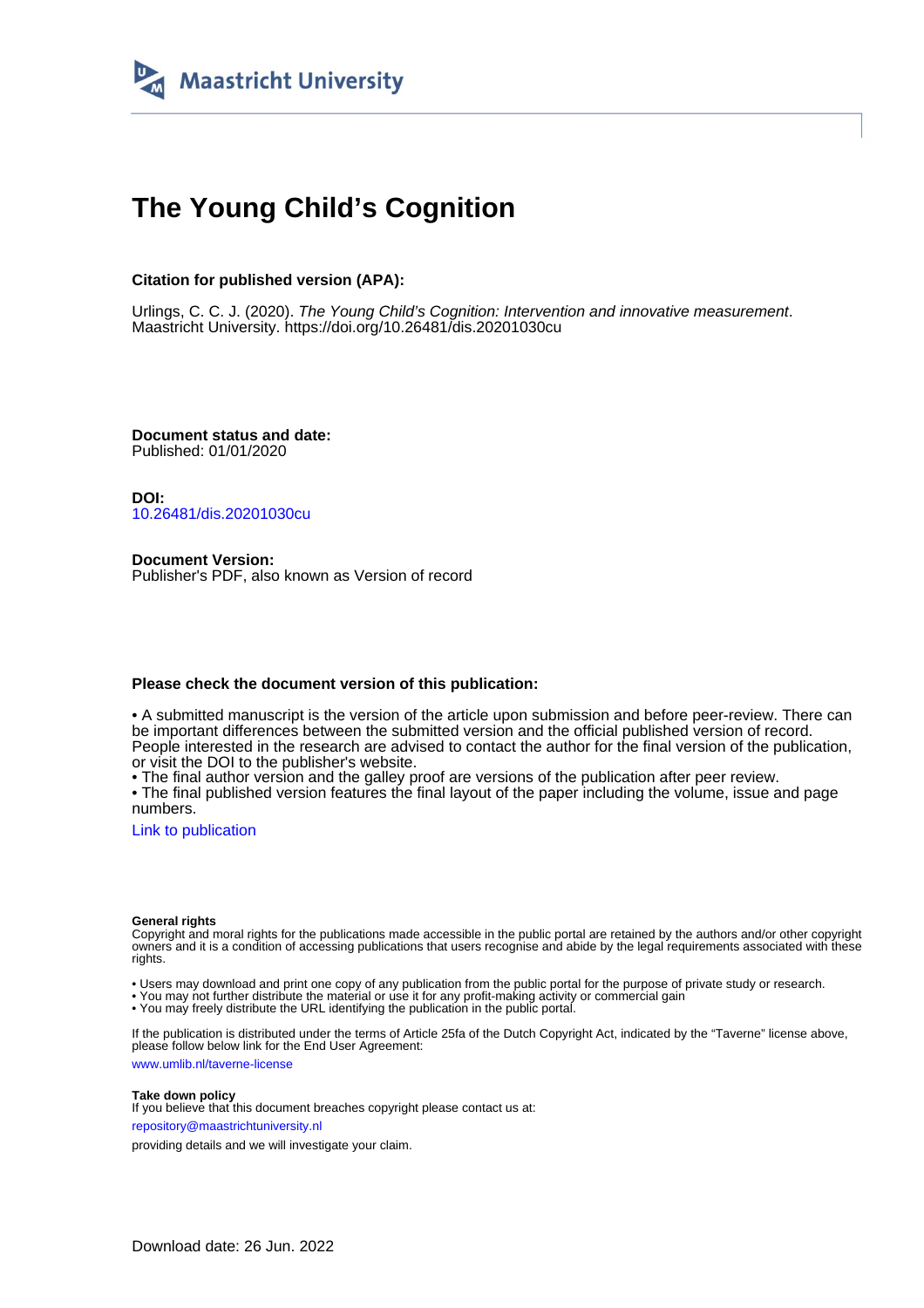#### **7.2 Implications and Valorisation**

Chapter 2 provides valuable insights for policymakers and educators alike regarding early childhood interventions, as well as creates an understanding of the use of academic achievement tests in kindergarten. Chapters 3, 4, 5 and 6 all focus on assessment in young children in relation to recent technological advances. Whilst Chapter 3 provides insight for educators directly on materials available for purchase, Chapters 4-6 answer more fundamental research questions on a newly developed tool.

## **7.2.1 The Relation Between Preschool Education and Cognitive Outcomes on Standardized School Tests**

The results of Chapter 2 are relevant for policymakers regarding the investments in preschool cognitive interventions. In the Netherlands, there has been ongoing debate about the effectiveness of the VVE program as a whole (Fukkink, Jilink & Oostdam, 2017). The current study adds to this debate as a unique dataset, the OML ('Onderwijsmonitor Limburg'), was used for the analysis. The results yield the strongest relationships between an educational intervention for the children who are part of the target group based on parental education level. They also highlight the difficulty with which target-group children can be reached in survey research. Furthermore, this study shows there was a positive trend for all children receiving additional support in comparison to children who did not receive PEP, even if they were not part of the target group. Thus, findings are relevant in understanding the added-value of educational intervention, not just for target-group children. This is closely related to one of the four dilemmas mentioned by Coppens (2015) about investments made in the Netherlands. If the aim is to close the gap, the intervention should be targeted specifically at children from disadvantaged households. If the aim is to provide richer opportunities, more if not all children should get access to the intervention. Therefore, this study also highlights why it is important to understand cognitive abilities in young children.

#### **7.2.2 The Relation Between Executive Functioning Skills and Programming a Bee-Bot**

The study in Chapter 3 poses a clear contribution to the scientific literature on the potential of using programmable toys or robots for young children as an assessment tool. Most applications of similar tools are oriented toward cognitive stimulation, whereas this study takes a different perspective and focuses on assessment. Furthermore, the results are very informative for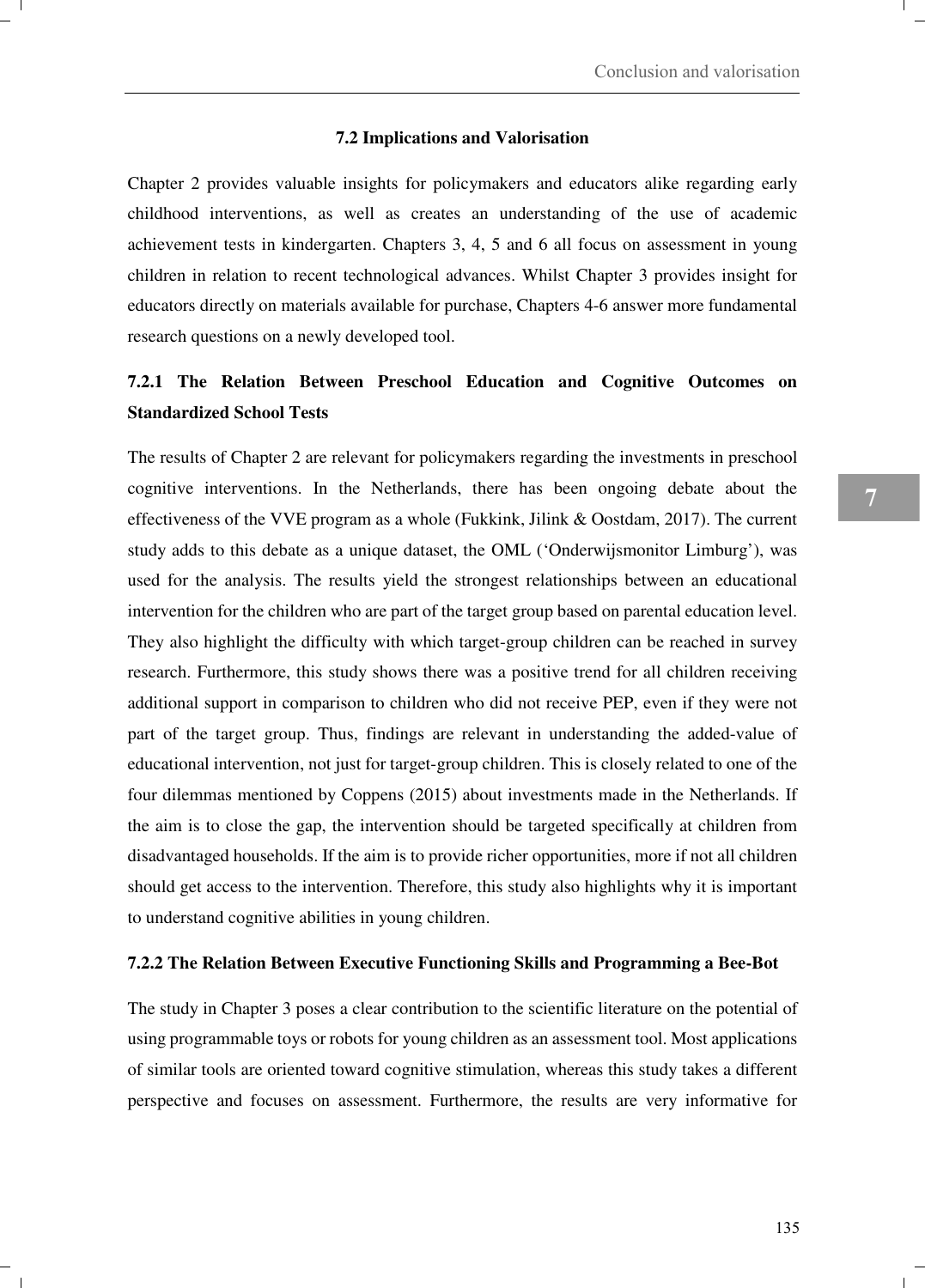schools and educators who utilize or are interested in utilizing Bee-Bots and similar tools, because it is a very approachable tool. The Bee-Bot is a very easy-to-use tool specifically designed for young children and can be purchased by schools themselves. Not only is this type of material appealing and interesting for young children, expanding the potential of its application and increasing the understanding of underlying cognitive concepts is highly valuable. The set-up of the study appealed to many teachers who participated in the study. If they were already in the possession of the Bee-Bot or similar materials, they reported to the researcher that they were interested to know what the materials could actually be used for other than fun exercises with the children. Schools often purchase these materials in line with the increased focus on STEM education (Bybee, 2010), where it is becoming increasingly established that familiarity with programming and robotics concepts from an early age onward is beneficial for skill development. However, deepened knowledge of the potential of these tools has yet to be acquired (Bers, Seddighin, & Sullivan, 2013). Studies such as the current one are steps in this direction and have much support from the educational field.

#### **7.2.3 Development of a Smart Toy as a Measurement of Executive Functioning Skills**

Before performing a wider data collection in kindergarteners with a new assessment tool, it is important to perform pre-testing. We pre-tested a Clever Maze (CM). This pre-test allowed for checking whether the material is suitable and safe for children, whether the difficulty level is accurate and the material has appeal to the children. It also provided an opportunity to compare the tool's accuracy as compared to a camera-based approach, thus providing a proof of concept that follow-up studies can be performed.

# **7.2.4 Children's Executive Functioning: What Can Solving Mazes and Free Play on Clever Maze Reveal?**

The two studies described in Chapter 5 and 6 investigated the link between children's performance on traditional EF measures and Clever Maze (CM) assignment and free play outcomes. Taking the findings of Chapter 5 and 6 together, there is an overlap in the EF that are picked up by CM when providing an assignment or when letting children play freely. Specifically problem-solving and working memory skills are used in both situations. Regarding the assessment of cognitive abilities in young children, there is a need for innovative testing materials. Technology provides us with many new possibilities in this regard, as a tool that is smart enough to collect data on its own saves on time and expertise investments. Not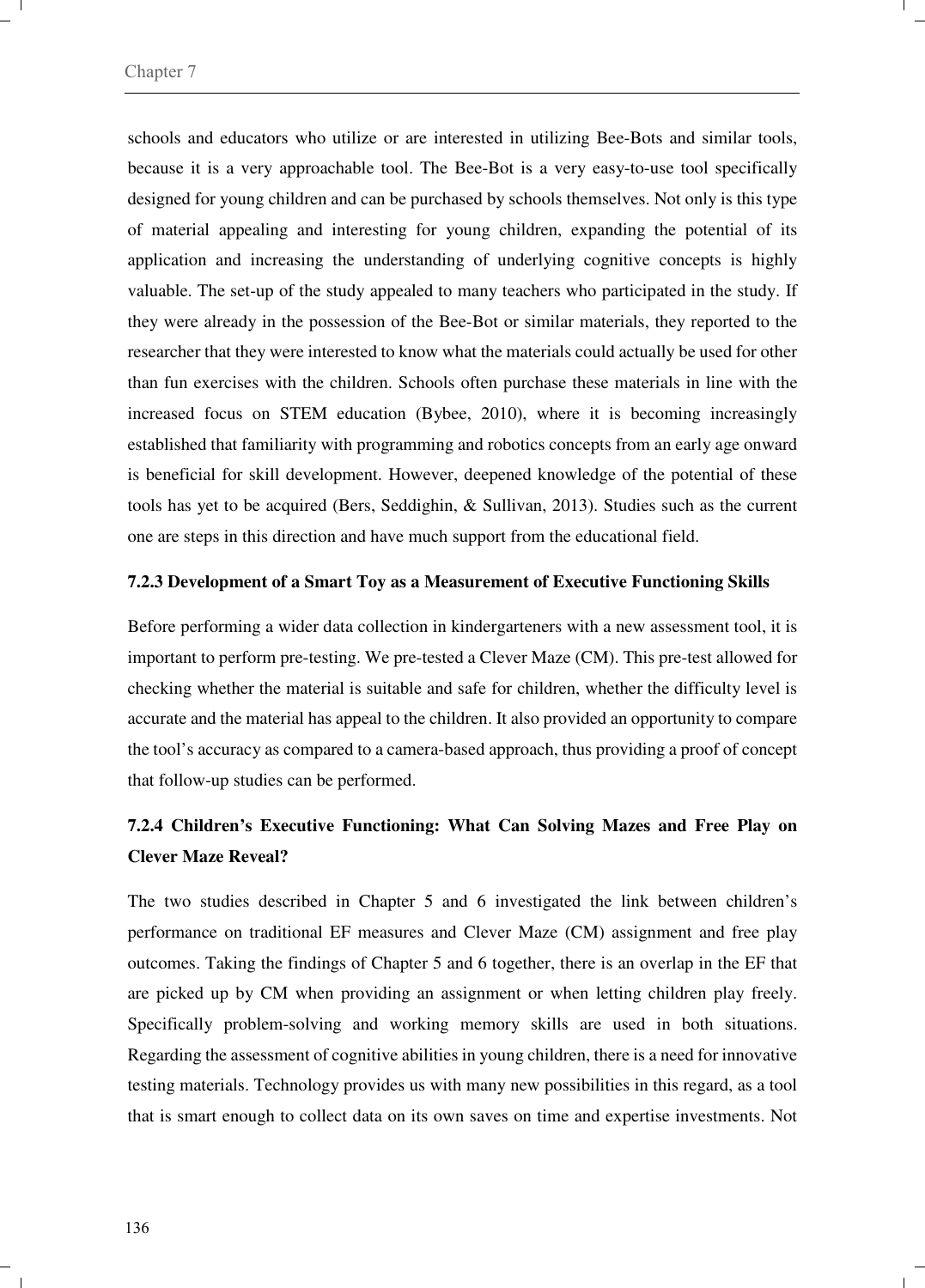underestimating the value of screen-based assessments or pencil-and-paper assessments, smart toys pose the possibility to collect data on behaviour in real-life, potentially without any hassle of observation. Smart algorithms could be used on the collected data (automatically), providing direct insights into child EF.

In more traditional neuropsychological tests, information on subprocesses of solving tasks are usually discarded to receive an eventual score or outcome. This score is compared to a norm score provided by the test developers. In the current studies, we researched a sample of children developing within the normative range and studied extracted information on the processes of solving the assignments or playing with CM. This line of thinking is highly valuable as it underlines more process-related understanding of abilities and development, rather than an absolute thinking in terms of pass and fail. For instance, becoming faster at solving assignments is also a sign of growth, which is usually not incorporated into pass/fail items.

 The idea of testing without testing poses the most innovative question of the thesis. In a world where even fridges are becoming 'smart' and information is continuously collected on human behaviour, technology could be implemented in toys to assess behaviour and skills of children. In the past, the connection between toys and technology has often been pursued to create more interaction between toy and child for commercial purposes, such as Hello Barbie (Mattel), or to enhance cognitive abilities with respect to an intervention, such as L2TOR for second language learning (Belpaeme et al., 2018). The continuous collection of data on children, however, can also provide valuable insights into current skill levels and eventually in developmental trajectories. If sufficient toys in a classroom are smart, such as puzzles, mazes, dolls, blocks and so on, a comprehensive view on EF and other skills may be possible. The central idea is that natural behaviour of the child can unfold without an examinator testing the child in a one-to-one setting and specific tasks having to be completed.

 If a tool like CM is present in a classroom, for instance, it is available for repeated use and different maze patterns could be used. The potential combination of this tool with other smart toys can provide a comprehensive insight into child cognitive ability. Developmental patterns could be easily plotted and understood on an individual level. Such 'wild' ideas can initially only take place in the lab of research institutions or controlled data collections in schools with a researcher present and are currently too expensive to create en masse. However,

137